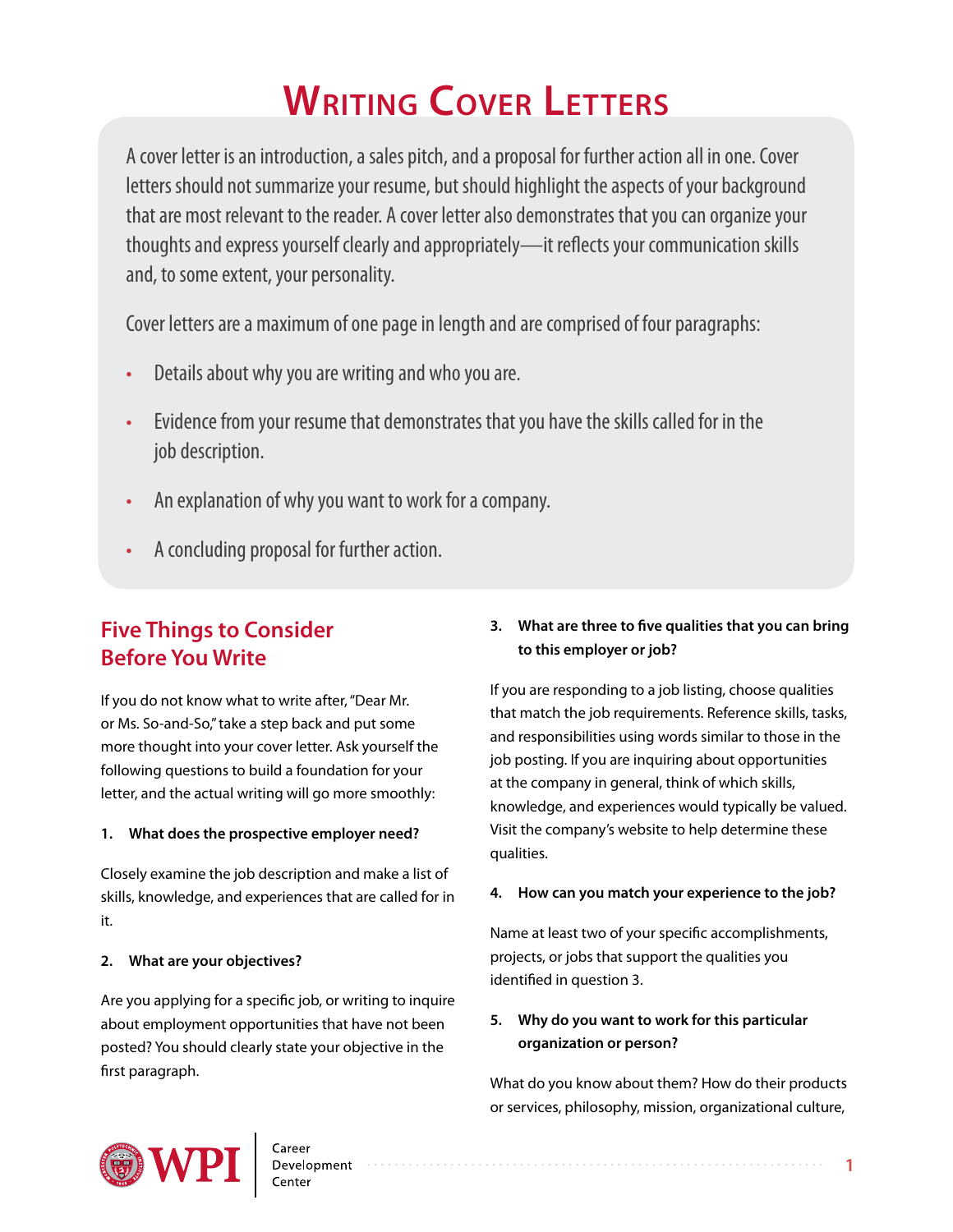# **WRITING COVER LETTERS**

goals, and needs relate to your background, values, and objectives? Has the company been in the news lately or completed a project related to something you've studied? If yes, mention that connection. You want to tell the company why you want to work for them specifically. Use supporting, specific facts.

# **Contact Information**

Include a contact name from the company in both the address and salutation of your cover letter. The salutation should never include a first name, but should read, "Dear Mr. Smith" or "Dear Ms. Smith." Use Ms. rather than Mrs. or Miss because it applies to any woman, regardless of marital status, whereas other abbreviations are more specific and may be offensive.

Job postings may or may not provide a contact name. Scroll down to the bottom of the posting to see if a contact is listed. If not, you can use the Business Card database on one of the computers in the CDC lobby. Please ask a CDC staff member for assistance. You can also try to locate a department head/hiring manager from the company's website or Human Resources department, through LinkedIn, or through Hoover's Company Profiles, an online database accessible from the **[Gordon Library](http://libguides.wpi.edu/company)** website, or through Career Shift in Handshake. When all else fails, use, "Dear Hiring Manager."

# **Sections of a Cover Letter**

Here's what goes into each of the four main sections of a cover letter when applying for a specific job:

### **Paragraph 1: The Opening**

This is where you tell employers who you are, why you are writing, and how you heard about the organization or position.

The "who you are" is a brief introduction of yourself with a phrase like, "I am a senior at Worcester

Polytechnic Institute (WPI) graduating in May with a major in biology." Be sure to include your degree, major, year, and the fact that you are a WPI student.

- The "why you are writing" is where you mention what position you are applying for, or, if there is no specific position opening, your job objective.
- The "how you heard about the organization," is a brief statement of how you found out about the position or company. You might say, "I saw your listing for a Mechanical Designer at the Career Development Center at Worcester Polytechnic Institute," or, "I read about the expansion of your East Coast operations in the New York Times and am interested in discussing entrylevel opportunities you might have available." If someone referred you to the job opening, or you learned about the position from a company representative at a career fair, you should mention their name and department as well.

#### **Paragraph 2: The Sales/Matching Pitch**

Before your write this section, read the job description carefully. Reflect on and highlight the key qualifications and skills sought in a candidate. Next, look at your resume and identify in writing which projects, experiences, or activities demonstrate these particular qualities. For example, instead of writing, "I have excellent collaboration skills," write, "Through my extensive project work at WPI, where students work together to solve real-world problems, I have gained excellent collaboration skills." This is a great way to share less tangible skills you acquired through project and leadership experiences. You can also discuss and elaborate on a specific project listed on your resume. Providing evidence that you have the skills the employer is looking for is much more compelling than just saying that you have these skills without proof. Begin or end this paragraph with a summary

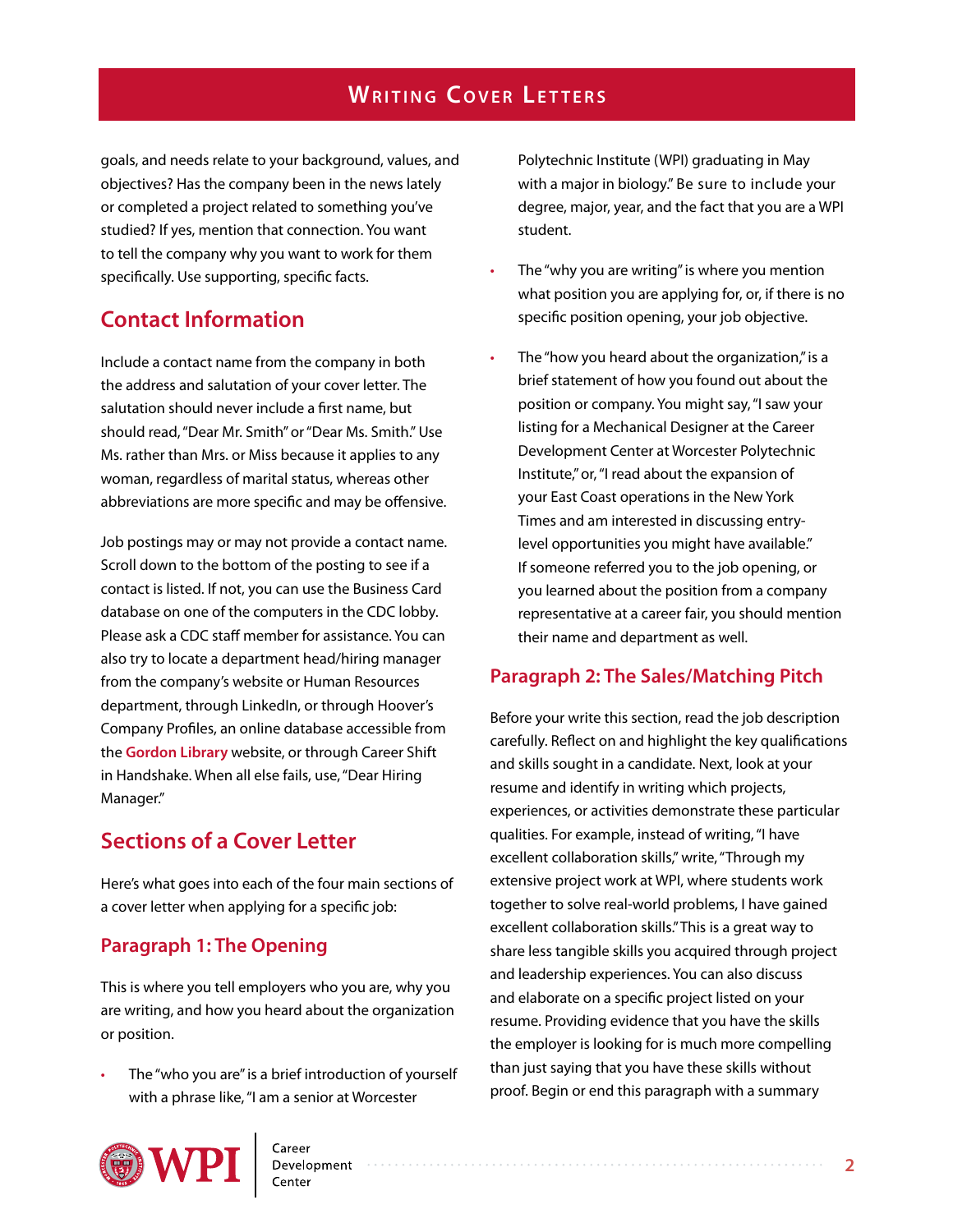# **WRITING COVER LETTERS**

statement showing how your qualifications match the job requirements.

### **Paragraph 3: Compliment the Company**

This is the "why I want to work for your company" section of your letter. It's where you flatter the reader a bit by commenting on something positive about the organization and describing why you want to work there. You can mention the organization's reputation, sales record, size, corporate culture, management philosophy, or anything else in which they take pride. Prospective employers like to know that you have chosen them for a reason and that they are not just one of hundreds of companies you're writing to as part of a mass mailing. Be sure your flattery is genuine and specific. Look at the company's website and LinkedIn page, and utilize the Gordon Library Resources, for information to reference.

### **Paragraph 4: The Request for Further Action**

This final section of a cover letter not only thanks the employer for taking the time to read your letter and consider you as a job candidate, but also discusses next steps. You should suggest how to proceed, usually by stating that you will call or email the employer to follow up and request a meeting. Always include your email address and phone number.

Close your letter with "Sincerely" or "Best Regards" and your signature (or your first and last name if submitting electronically).

Once you have written the letter, go back and check for typos, misspellings, and grammatical errors.

 $\rightarrow$  Please come to walk in hours or schedule an appointment with the CDC to have your cover letter critiqued. Bring a paper copy of your cover letter and the job description.

 $\rightarrow$  For more information about Cover Letter Writing see the CDC website

### **Sending a Cover Letter via Email**

There are two ways to email your resume and cover letter to a company. Either option is acceptable:

- **Option 1:** Attach the cover letter and resume as two separate documents to the email. Write a brief note within the body of the email explaining why you are writing (i.e., to apply for X position, to inquire about opportunities related to Y). Last, indicate that your resume and cover letter are attached.
- **Option 2:** Attach the resume only to the email. Copy and paste the text of your cover letter directly into the body of the email, beginning with, "Dear Mr./Mrs."

You should follow the application process requested by the employer. Keep easily accessible copies of all letters you mail, fax, or email, along with a log of when you sent the letters so that you can follow up on them.

# **Other Types of Letters**

#### **Inquiry Letters**

An inquiry letter is a request for information. You might write one to inquire about opportunities for an internship or full-time position, request a company's annual report or brochure, or request the names of people to whom you can direct further inquiries. For example, you may write to the local chapter of your professional organization to request the names of two or three members who can give you information on employment prospects in a particular field. When writing a letter to inquire about potential internships or full-time opportunities, the format is very similar to a cover letter, except you will provide evidence of the skills and qualities you think they would desire and demonstrate what you can do for the company.

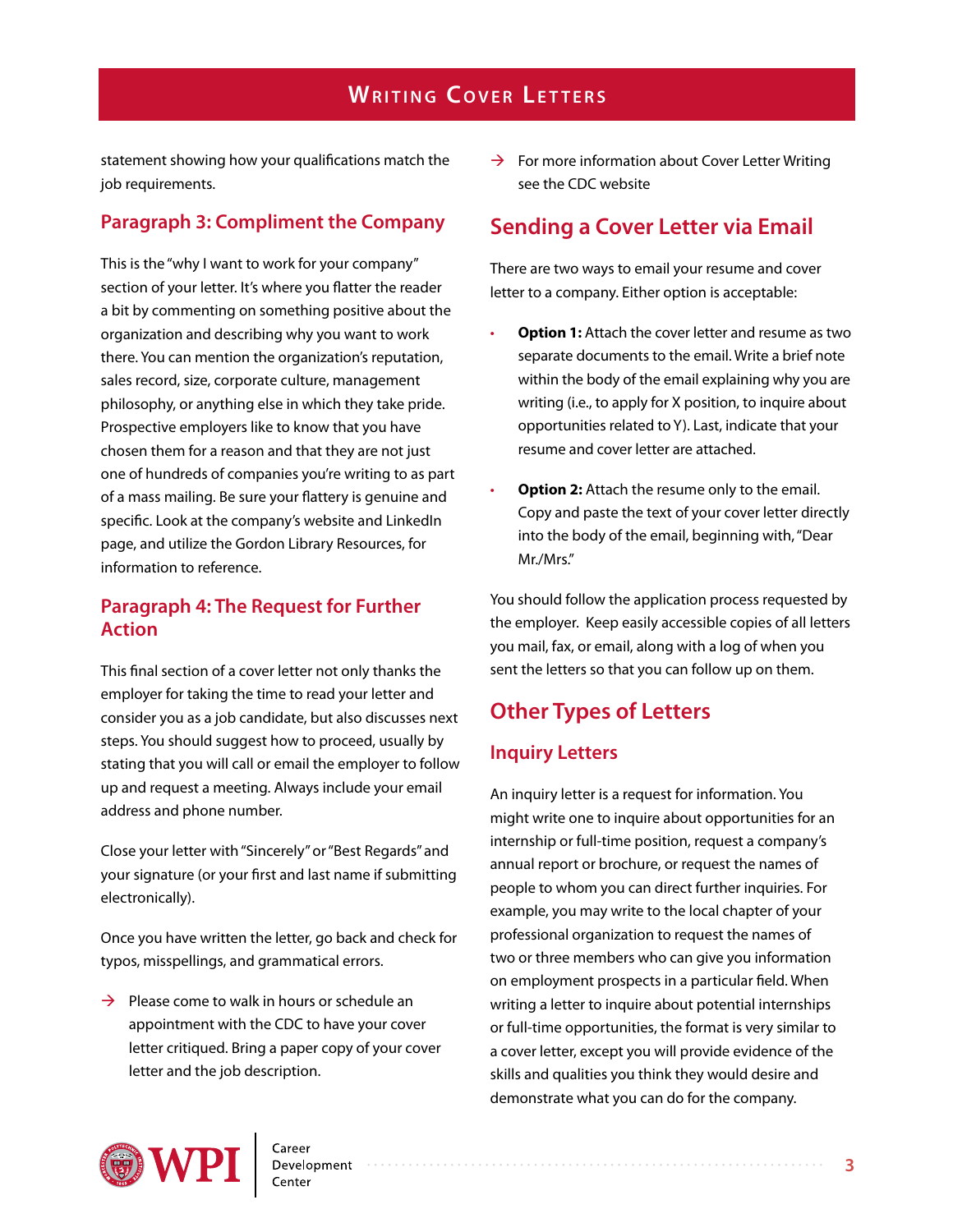### **Thank You Letters**

You should always send a thank you letter after you have had an informational or job interview. It shows that you are still interested in a position, enables you to add information you might have previously forgotten, and indicates that you are well-mannered and professional. Thank you letters can also help set you apart from other candidates. For more information about how to write a thank you note, see the CDC's **Thank You Note Writing Cheat Sheet**. Remember to send a thank you letter after any of the following interactions:

- **Interview**
- Company Information Session
- Career Fair
- Conference
- Alumni networking even

#### **Follow-up Letters**

A follow-up letter is one that you might send after a thank you letter if you have not heard back from an employer in a set amount of time, generally two weeks. It should be polite and positive, restating your interest in a position and asking for a report on the status of the selection process. You may also send a follow-up letter to clarify a specific aspect of your interaction with the employer. Instead of sending a follow-up letter you may also call the employer directly. A follow-up phone call demonstrates your interest and provides an opportunity for an immediate and personalized response to your request.

#### **Acknowledgement Letters**

An acknowledgement letter is used to formally accept or reject a job offer. If you are accepting an offer, you should indicate the date you are available to begin work. After you accept an offer, you should also send letters of regret to any other employers who are still considering you for employment. This is a courtesy to these employers as well as an opportunity to thank them for their time and interest.

#### **Reference Letters**

Reference letters are less commonly used today than in the past, with the exception of certain fields such as education, nursing, and library science. However, if you do have reference letters, you should bring them to interviews in case they are requested.

If you are required to get reference letters, keep in mind that the best ones are specific. They should focus on a specific accomplishment of yours from a previous job or experience and should avoid broad, general statements that could easily apply to most applicants. You can help by providing your references with a summary description of suggested items they might write about. For example, if you are using a professor for a reference, you might give them a list of projects or papers you've done for them with their original feedback.

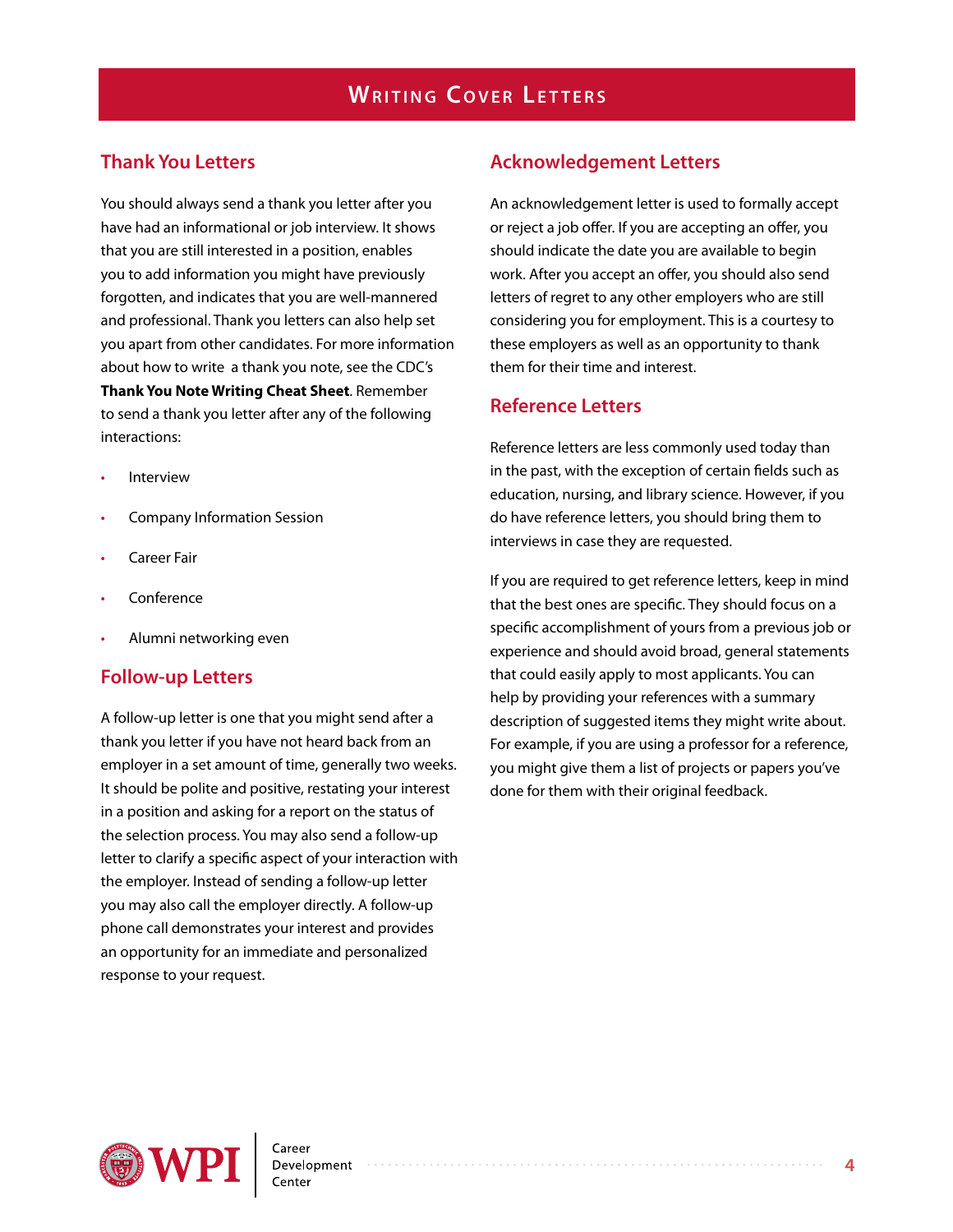# **Sample Cover Letter**

Please avoid repeating the exact language used in this sample. Instead, try to be creative and use language that conveys your uniqueness and communication style.

100 Institute Road, Box 1234 Worcester, MA 01609

August 22, 2010

Ms. Dianne C. Strand Manager of Human Resources Atlantic Coast Industries, Inc. 2900 Virginia Beach Boulevard Virginia Beach, VA 23464

Dear Ms. Strand:

I am writing to apply for the position of Systems Analyst at Atlantic Coast Industries, which was advertised at the Career Development Center at Worcester Polytechnic Institute (WPI). I am a senior majoring in Management Information Systems at WPI, and I believe my education, experience, and career interests make me an excellent candidate for this position.

Your position requires experience in computer systems, financial applications software, and end-user consulting. My course work has provided training on mainframes, minicomputers, and microcomputers, as well as with a variety of software programs and applications. My practical experience at WPI's Computer Center as a programmer and student consultant for system users gave me valuable exposure to complex computer operations. Additionally, I worked as a cooperative education student in computing operations for a large bank, where I gained knowledge of financial systems. My enclosed resume provides more details on my qualifications. My background and career goals seem to match your job requirements well. I am confident that I can perform the job effectively.

Furthermore, I am genuinely interested in the position and in working for Atlantic Coast Industries. Your firm has an excellent reputation and comes highly recommended to me. I am very interested in the Dynamo mainframe project your firm is currently working on and the possibility of being a contributor to your organization.

My enclosed resume provides more details on my qualifications. Please consider my request for a personal interview to discuss my qualifications and to learn more about this opportunity. I will call you in two weeks to see if a meeting can be arranged. Should you need to reach me, please feel free to call me at 508-831-5260 or email me at lwatson@gmail.com. Thank you for your consideration. I look forward to talking to with you.

Sincerely yours,

Lisa Watson

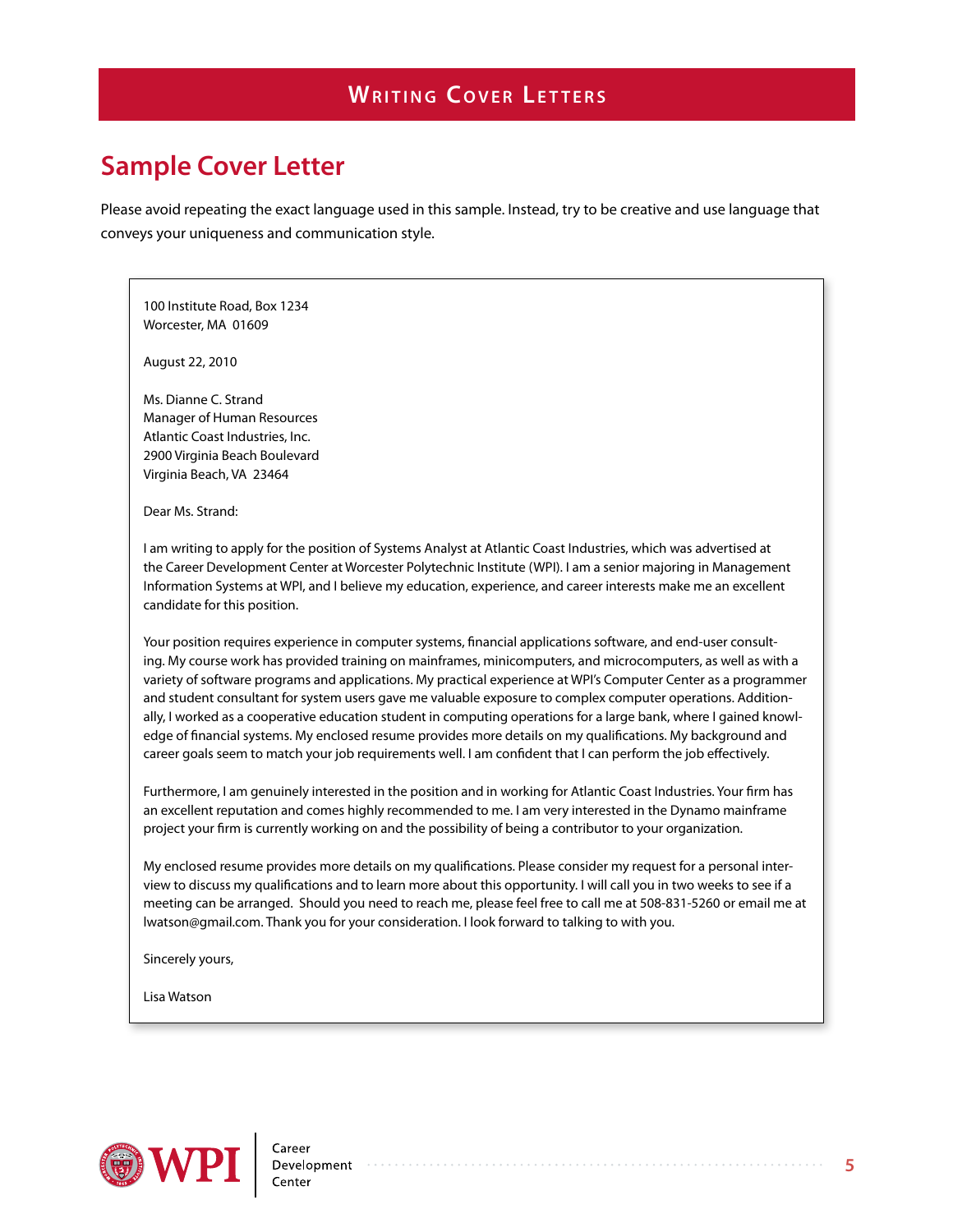# **Sample Cover Letter**

Please avoid repeating the exact language used in this sample. Instead, try to be creative and use language that conveys your uniqueness and communication style.

#### 1234 Main St. Worcester, MA 11111

April 1, 2013

Dr. Jane Smith Department of Women's and Perinatal Pathology Doctors Hospital 4321 Doctors Rd. Boston, MA 22222

Dear Dr. Smith,

I am writing to you to apply for the Associate Scientist position available in the Division of Women's and Perinatal Pathology at the Doctors Hospital. I have a Bachelor of Science degree in Biochemistry from Worcester Polytechnic Institute (WPI) and heard about the job opening through WPI's Career Development Center. As a Pre-Med graduate, I am specifically passionate about working at the Pathology Lab for its ability to translate discoveries from the lab bench to the bedside. The focus of your research in ovarian cancer and subsequent therapies directly parallel my lifelong educational interests of becoming an OBGYN and improving women's wellbeing.

My experiences at WPI, which include my Major Qualifying Project (MQP) and WPI undergraduate Biochemistry course work, have taught me a myriad of lab practices both in the field and in the lab and solidified my technical writing skills. More specifically, the unique research team I joined at UMass Medical School to complete my MQP and the long-term nature of my lab work there solidified my intuitive and practical understanding of molecular biology techniques such as PCR, gel electrophoresis, and genetic engineering. My undergraduate experimental coursework has allowed me to apply and conceptualize a wider range of techniques (Western Blotting, DNA sequencing, and RT-PCR) where I often worked with a team to investigate the relevance of our data to the greater research community and develop novel strategies to enhance future delivery of targeted results.

The Pathology Lab's affiliation with Doctors Hospital, Harvard Medical School, and Dana-Farber Cancer Institute speak for its high level of dedication to treating ovarian cancer, endometriosis, and related implications. Doctors Hospital's world-renowned clinical success stems from its strategic ability to join hands with its department of clinical research. Similarly, I am determined to become an innovative OBGYN invested in improving the lives of women and hence I am driven to apply my lab strengths and skills in the research of the Pathology Lab.

I am confident that my education, project and lab experiences will allow me to be an added asset to the Pathology team. I would like to request a personal interview to discuss my qualifications and to learn more about this opportunity. I can be reached at 111-222-3333 or by email at jbrown@gmail.com. Thank you for your time and consideration, and I look forward to hearing back from you soon.

Sincerely,

Jennifer Brown